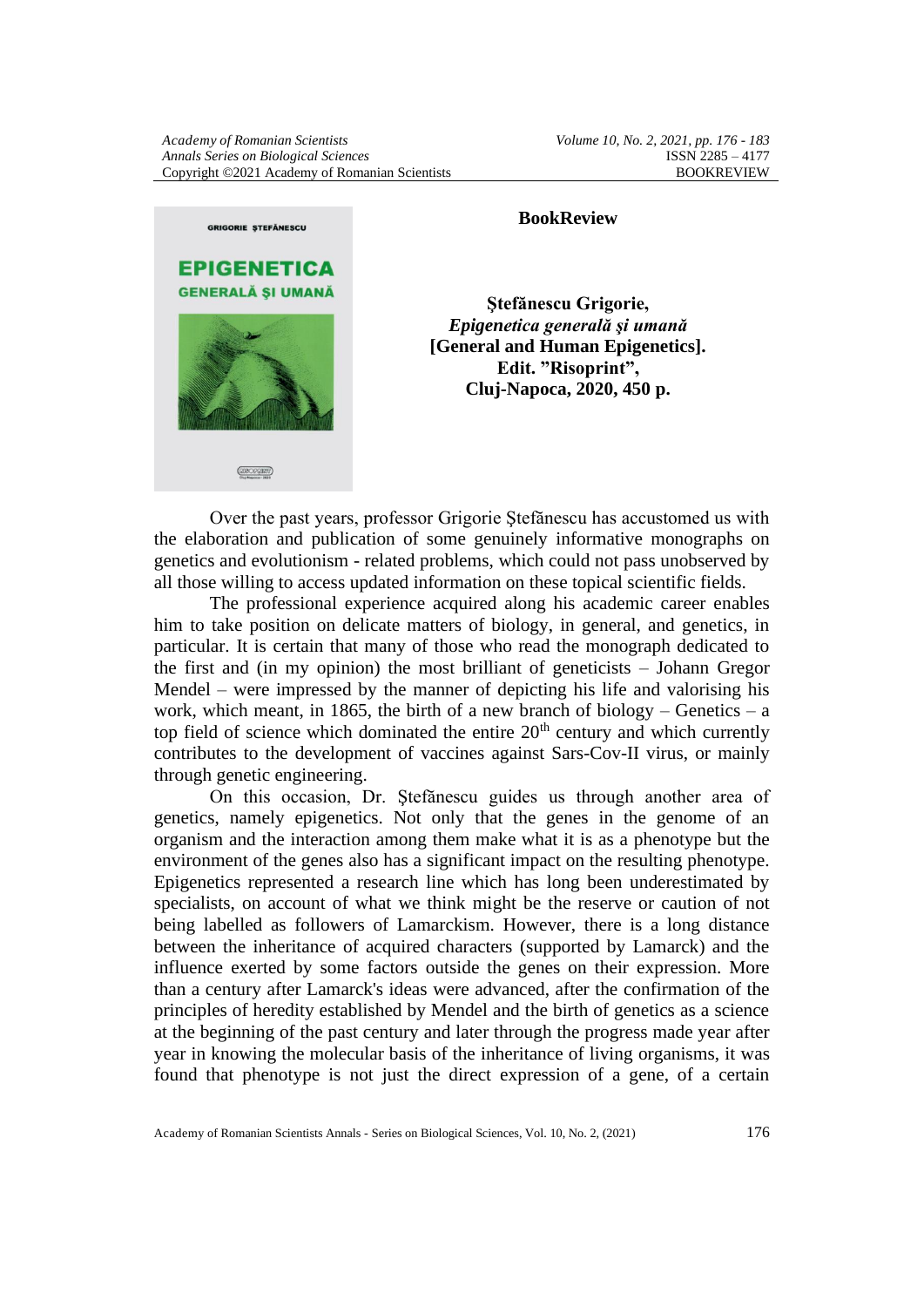### BookReview

genotype, but the result of its confrontation with specific environmental conditions. It was the merit of Conrad Waddington (to whom the author dedicates this paper), to express his opinions in the early 1940s on this matter and to propose a name for this perspective - i.e. epigenetics, by which he understood "*a branch of biology science that studies the causal interactions between genes and their product, which lead the phenotype to existence*". Subsequently, this concept would receive more and more confirmation that not only the nucleotide sequence in a gene dictates a certain character but, sometimes, the phenotype expressed by the organism also depends on other genetic (internal) and /or external factors, their (external) - intrinsic and extrinsic causes, as stated by the author. Epigenetic mechanisms can influence (modulate) the phenotypic expression of genes, the functioning of larger genetic units, such as regions of chromosomes, certain chromosomes and even an entire genome. It should be noted that epigenetic factors do not affect the sequence of nucleotides in DNA, but influence gene expression.

Professor Ştefănescu structured his work in two main parts, the first called general epigenetics (focused more on discoveries of this kind in Drosophila) and the latter, broader part–referring to humans, to which he dedicates 3 and, respectively, 7 chapters. In both situations, the author comes up with examples of epigenetic phenomena caused by intrinsic and extrinsic causes. The paper begins with an introductory chapter, which presents some concepts that have circulated over time about the development of organisms (ontogeny), to move on to the specific problems of genetics and epigenetics of the twentieth century and the present.

To illustrate situations of epigenetic influence of extrinsic factors, the author presents some examples of this type in mutants of fruit flies and shows how: in the larval stage, temperature, X-ray irradiation, oxygen pressure, some substances (formalin, imidazole, ammonium lactate, some urea, acetamide, etc.) influence the number of ommatidial facets in the bar-shaped eye mutant (Bar); or how, at the same stage of development of the insect, the level of temperature and some substances (ammonium lactate) influence the size of the wings in the mutant with rudimentary wings (vg). In this context, the author also discusses the differences between mutations and changes and the importance of these phenomena to affected organisms.

Among the epigenetic factors of a genetic nature, Professor Ştefănescu discusses in the paper a series of phenomena encountered in the living world and their consequences, including: the effect of heterochromatinization and its role in genetic regulation of chromosomes or genomes; the position effect, which consists in changing the position of one (some) gene(s) in relation to another(s) and generating different phenotypes; post-transcriptional regulation of gene expression by micro-RNA (mi-RNA), small molecules of non-coding RNA,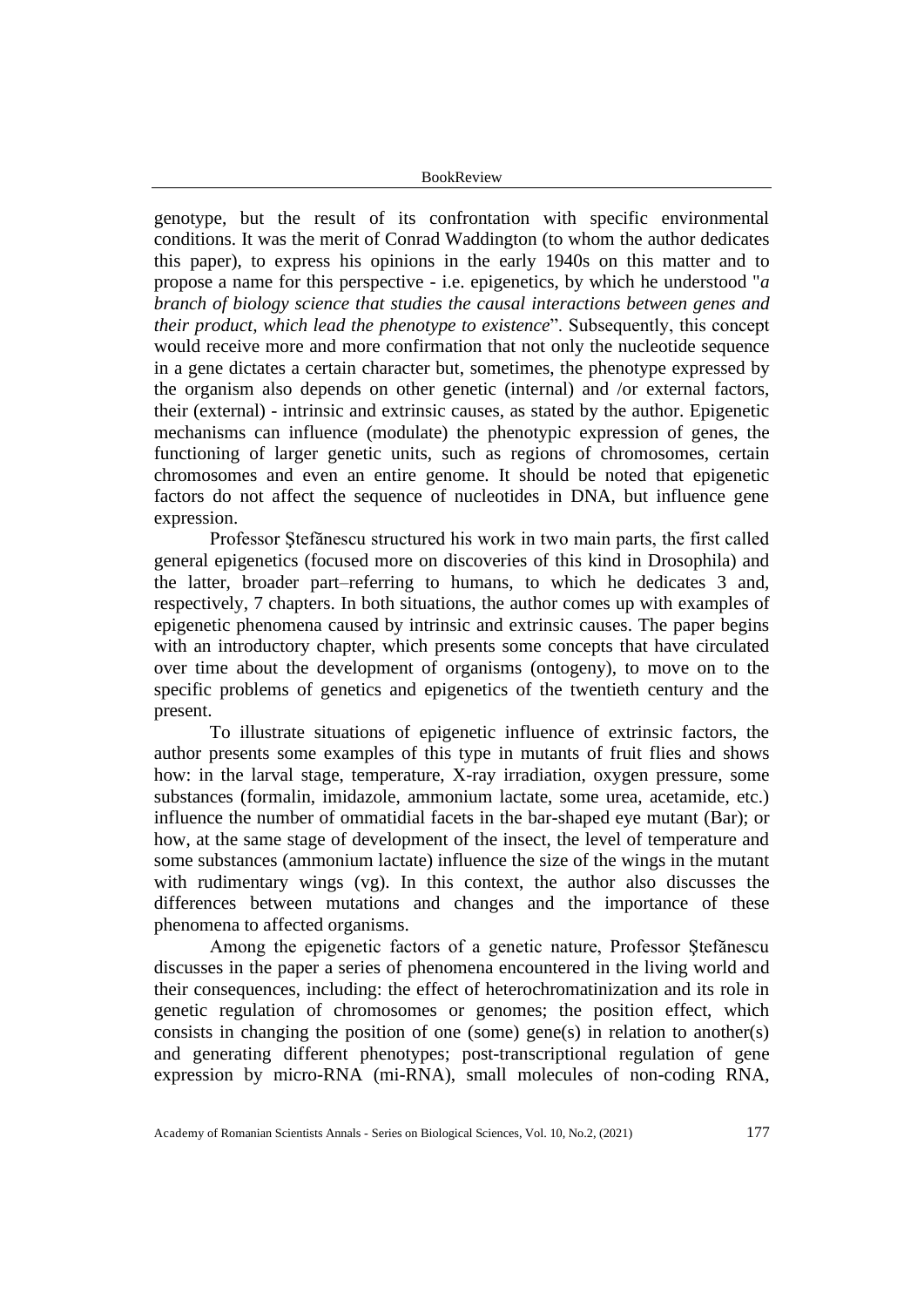Book Review

which can interfere with mRNA and cause cleavage, destabilization, reduced efficiency in the translation of genetic information; gene interaction - a relatively widespread genetic phenomenon, which contributes to the diversification of the resulting phenotypes. In the latter case, a series of interactions between allele and non-allele genes are presented, such as: paramutation, incomplete dominance, semi-dominance, supra-dominance, codominance, complementation, epistasia, polygenia, etc., coming with examples to illustrate and explain these genetic events. An epigenetic mechanism for controlling gene activity, mentioned above, is hetero-chromatinization, a process performed by methylation, acetylation and phosphorylation reactions of histone proteins in the DNA-histone complex. These reactions may include segments on certain chromosomes, but may sometimes extend to entire chromosomes, such as the Y sex chromosome in some eukaryotes. In the same context can be mentioned the process of lionization that takes place in placental mammals and consists in the optional heterochromatinization in females, shortly after fertilization, of one of the two X chromosomes, a phenomenon that achieves a balance of X-linked genes in both sexes. In the category of epigenetic factors influencing the activity of genes, some hormones can be included, both in animals and in plants.

In the second part of the paper, as mentioned above, the author reviews a series of epigenetic factors that act during human development, from the formation and union of gametes to the birth of the foetus, with references and comparisons on their intervention and development other organisms. The experiences that demonstrated the totipotency of cells, the fact that the somatic cell nucleus contains the genetic information necessary to obtain new organisms through somatic embryogenesis and somatic cloning, respectively, are edifying in illustrating the role of epigenetic factors in directing developmental processes in plants and animals. Epigenetic factors that intervene and reconvert somatic cells into somatic embryos (similar to zygotic ones) are present either in the cytoplasm or in the nutrient medium in which the cells are cultured. The evolution of plant explants towards direct or indirect organogenesis (via callus), somatic embryogenesis, etc., in *in vitro* cultures, depends on a series of such epigenetic factors, internal and external, such as: type of implant, its nature and age, cultivation conditions (temperature, light / dark, the presence in the nutrient environment of some growth factors and their type). Therefore, the processes of cell differentiation and redifferentiation, of organogenesis, can be directed through these epigenetic factors.

Among the epigenetic factors, the author also includes the mobile genetic elements (EGM) and their impact on genetic events that take place in the genome of eukaryotes. In this context, it is shown that retrotransposons are responsible for producing mutations in the human genome, disease-generating mutations. The paper lists some human genetic diseases caused by insertional mutations of these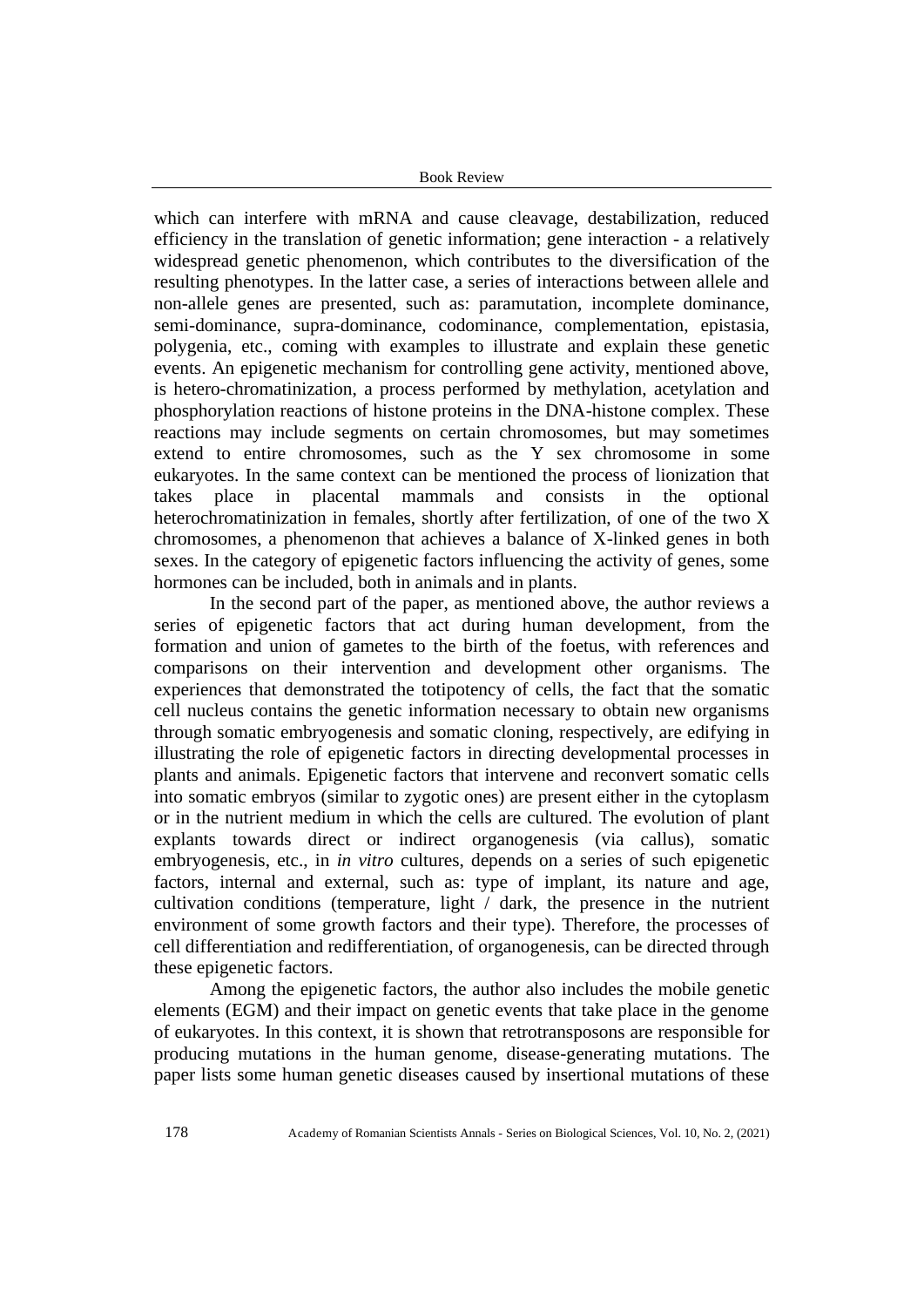elements: cholinesterase deficiency, neurofibromatosis, Alport syndrome, βthalassemia and others. In turn, these transposable elements can be influenced by other epigenetic factors and hence new phenotypic effects.

An extensive chapter is dedicated by the author to nutrition as an important epigenetic factor in terms of its repercussions on human health. The preamble presents the observations and conclusions reached in the case of such studies, included by Campbell and Campbell (2004) in the volume entitled "*Study of China*", which shows that a proper diet can prevent some diseases, such as diabetes. type II, some heart diseases, breast and prostate cancer, etc., that a diet consisting of vegetables and fruits rich in antioxidants can ensure good health (including mental) in old age, etc. In this chapter, the author pays special attention to aflatoxins, substances specific to some species of molds of the genus Aspergillus, which have a carcinogenic effect. Some aflatoxins interfere with the process of DNA methylation and in this way can alter the expression of some genes. For example, this mechanism of DNA methylation is disrupted in aflatoxin-induced hepatocellular carcinomas. These mycotoxins can cause the silencing of some genes, such as the one responsible for p53 protein synthesis, a kind of cell guardian inhibiting the initiation of a tumour process. They can also cause post-translational changes in histones - a mechanism by which they induce pathological conditions, or they can interfere with mi-RNA (regulators of gene expression) and thus can influence the processes of cell proliferation and differentiation, etc. In this chapter, the author discusses in detail the experiences of Campbell et al. in the "*China Study*", highlighting the role of diet in preventing some forms of cancer, as well as some natural remedies, rich in antioxidants, which can also help neutralize the effect of aflatoxins and lead to good health.

In conclusion, we consider that the scientific approach of Professor Grigorie Ştefănescu is a salutary one in our scientific literature. Although some aspects of the impact of epigenetic factors in modulating gene expression have been approached in many genetics publications in our country since 1967, this book is (to our knowledge) the first of its kind to attempt to synthesize the knowledge acquired in this field so far and its elaboration resides on the consultation of a huge bibliographic material (covering no less than 64 pages), while its conception and elaboration are by no means original. This book will certainly arouse the interest of specialists in the field of genetics and not only and will represent a valuable reference material for all those interested in an introduction to the problems of epigenetics.

> PhD Professor Gogu Ghiorghiţă Full Member of Academy of Romanian Scientists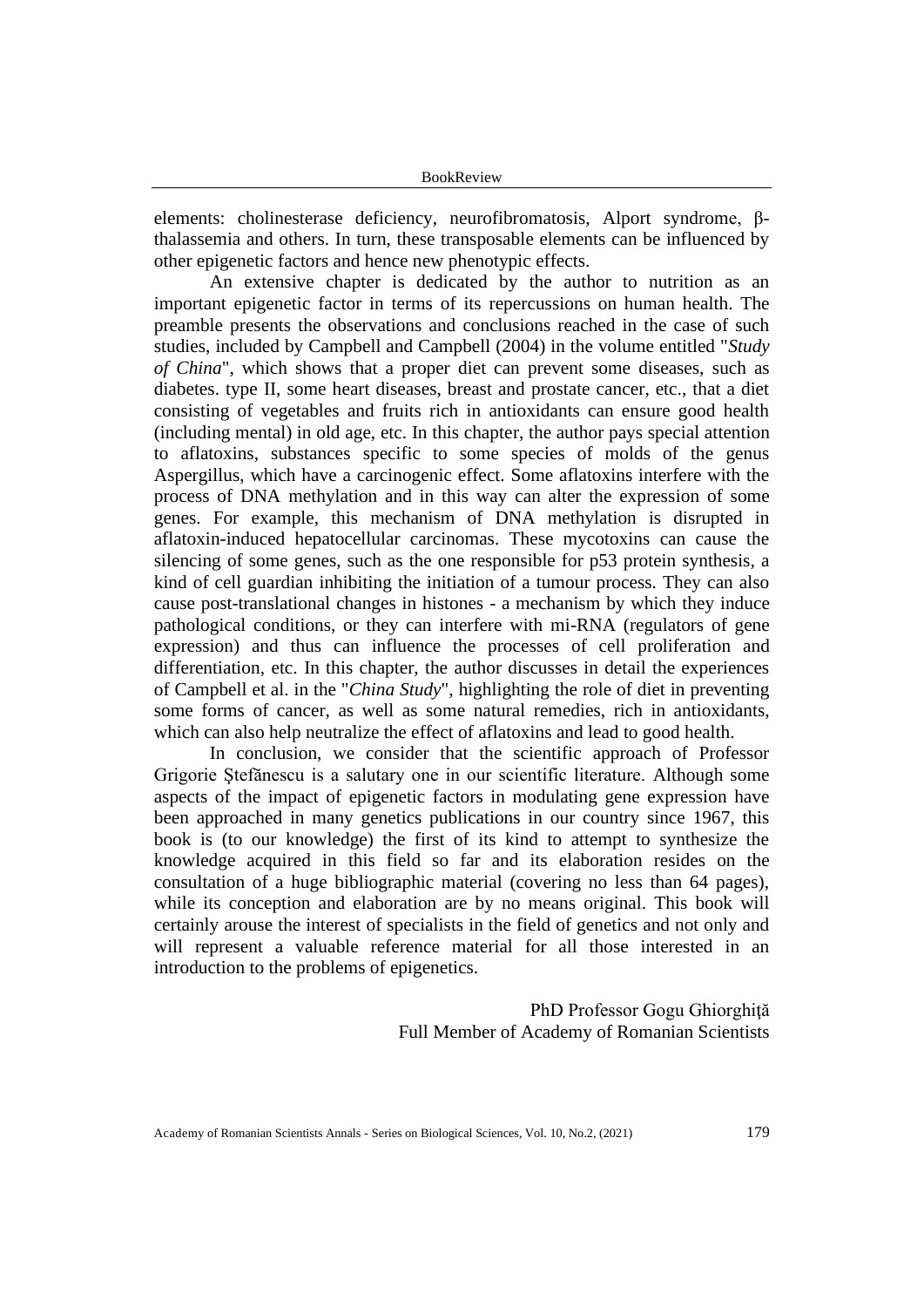## **Recenzie**

# **Ştefănescu Grigorie,** *Epigenetica generală şi umană,* **Edit. "Risoprint", Cluj-Napoca, 2020, 450 p.**

În ultimii ani, profesorul Grigorie Ştefănescu ne-a obişnuit cu elaborarea şi publicarea unor monografii de real interes în probleme de genetică şi evoluţionism, care nu au putut fi ignorate de cei dornici să se informeze în aceste domenii ştiinţifice mereu în actualitate. Experienţa profesională dobândită de-a lungul carierei universitare îi permite să se pronunțe în probleme deloc facile ale biologiei în general şi geneticii în special. Cu siguranţă, mulţi dintre cei ce au lecturat monografia dedicată de autor primului şi (în opinia mea) cel mai genial dintre geneticieni – Johann Gregor Mendel, au rămas impresionați de modul cum i-a zugrăvit viaţa şi i-a pus în valoare opera, care în 1865 însemna naşterea unei noi ramuri biologice - Genetica, domeniu de vârf al ştiinţei care a dominat întregul secol al XX-lea şi care iată, în zilele noastre contribuie la realizarea de vaccinuri împotriva virusului Sars-Cov-II, inclusiv, sau mai ales prin inginerie genetică.

De data aceasta, domnul dr. Ştefănescu ne poartă paşii printr-un alt ungher al geneticii şi anume cel al epigeneticii. Nu doar genele din genomul unui organism şi interacţiunea dintre ele, îl fac ceea ce este el ca fenotip, ci şi ambianţa genelor are un "cuvânt" important de spus asupra fenotipului care rezultă. Epigenetica a fost o direcţie de cercetare căreia nu i s-a acordat multă vreme atenția cuvenită din partea specialiștilor, motivul fiind credem rezerva, o anume prudenţă, de a nu fi etichetaţi ca adepţi ai lamarckismului. Numai că între moştenirea caracterelor dobândite (susţinută de Lamarck) şi influenţa exercitată de unii factori din afara genelor asupra expresiei acestora, este cale lungă. După mai bine de un secol de la ideile lui Lamarck, după confirmarea principiilor eredității stabilite de Mendel şi naşterea geneticii ca ştiinţă la începutul secolului trecut şi mai apoi prin progresele înregistrate an de an în cunoaşterea bazelor moleculare ale eredităţii organismelor vii, s-a constatat că fenotipul nu este doar expresia directă a unei gene, a unui anume genotip, ci un rezultat al confruntării acestuia cu condiţiile de mediu specifice. A fost meritul lui Conrad Waddington (căruia îi dedică autorul lucrarea de față), să se pronunțe la începutul anilor 1940 în această speţă, să propună şi un nume acestei maniere de a privi lucrurile – *epigenetica*, prin care el înţelegea "*o ramură a ştiinţei biologice care studiază interacţiunile cauzale între gene şi produsul lor, care conduc fenotipul spre existenţă*". Ulterior, acest concept avea să primească tot mai multe confirmări ale faptului că nu doar secvenţa nucleotidelor într-o genă dictează un anumit caracter ci, uneori, fenotipul exprimat de organism depinde și de alți factori de natură genetică (internă) şi/sau din afara lor (externă) - cauze intrinseci şi extrinseci, cum precizează autorul. Prin mecanismele epigenetice poate fi influenţată (modulată)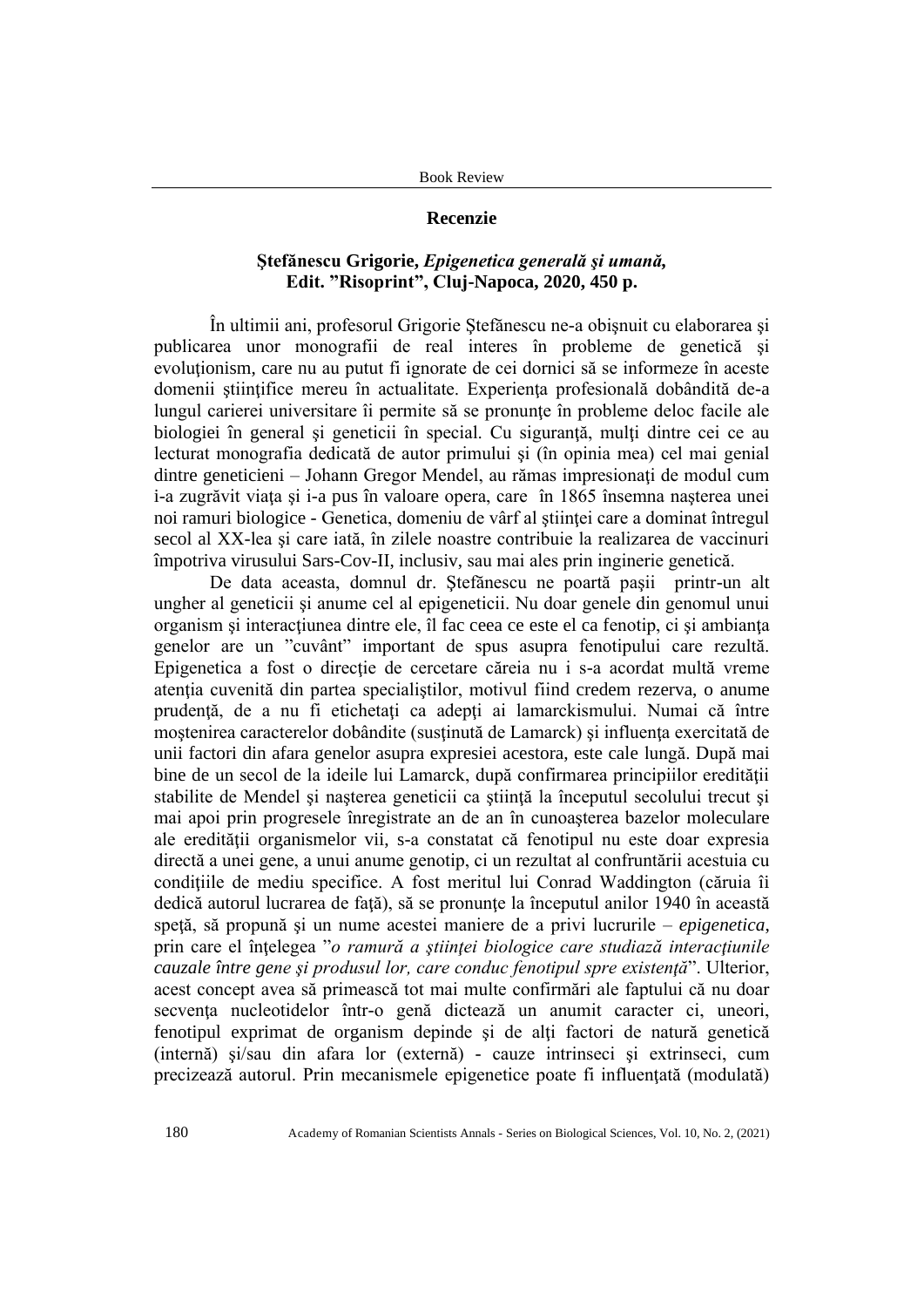expresia fenotipică a genelor, funcţionarea unor unităţi genetice mai mari, cum ar fi regiuni ale cromosomilor, anumiti cromosomi si chiar un întreg genom. De precizat că, factorii epigenetici nu afectează succesiunea nucleotidelor în ADN, ci influenţează expresia genelor.

Profesorul Ştefănescu şi-a structurat lucrarea în două mari părţi, una să-i spunem de epigenetică generală (axată mai mult pe descoperiri de acest gen la Drosophila) şi a doua, mai amplă - referitoare la om, cărora le dedică 3 şi respectiv 7 capitole. În ambele situații, autorul vine cu exemple de fenomene epigenetice determinate de cauze intrinseci şi extrinseci. Lucrarea începe cu un capitol introductiv, în care sunt prezentate unele concepţii care au circulat de-a lungul vremurilor despre dezvoltarea organismelor (ontogenie), pentru a face apoi trecerea la problemele specifice geneticii şi epigeneticii secolului al XX-lea şi din zilele noastre.

Pentru a ilustra situații de influență epigenetică a unor factori extrinseci, autorul prezintă unele exemple de acest tip la mutante ale musculiței de oțet și arată cum: în stadiul larvar, temperatura, iradierea cu raze X, presiunea oxigenului, unele substante (formalină, imidazol, lactat de amoniu, unele ureide, acetamidă etc.) influențează numărul de fațete omatidiale la mutanta cu ochi în formă de bară (Bar); sau cum, în acelaşi stadiu de dezvoltare al insectei, nivelul temperaturii și unele substante (lactatul de amoniu) influențează dimensiunile aripilor la mutanta cu aripi rudimentare (vg). În acest context, autorul discută şi diferenţele dintre mutaţii şi modificaţii şi importanţa acestor fenomene pentru organismele afectate.

Între factorii epigenetici de natură genetică, profesorul Ştefănescu discută în lucrare o serie de fenomene întâlnite în lumea vie şi consecinţele lor, între care figurează: efectul de heterocromatinizare şi rolul lui în reglajul genetic la nivelul cromosomilor sau al genomului; efectul de poziție, care constă în schimbarea poziţiei unei (unor) gene în raport cu alta (altele) şi care generează fenotipuri diferite; reglarea post-transcripţională a expresiei genelor prin micro-ARN (mi-ARN), molecule mici de ARN necodificator, care pot interfera cu ARNm şi îi pot provoca clivarea, destabilizarea, reducerea eficienţei în translaţia informaţiei genetice; interacţiunea genelor – fenomen genetic relativ răspândit, care contribuie la diversificarea fenotipurilor rezultate. În acest ultim caz, sunt prezentate o serie de interacţiuni între genele alele şi nealele, precum: paramutaţia, dominanta incompletă, semidominanta, supradominanta, codominanta, complementaţia, epistazia, poligenia etc, venind cu exemple care să ilustreze şi să explice aceste evenimente genetice. Un mecanism epigenetic de control al activităţii genelor, menţionat anterior, este hetero-cromatinizarea, proces realizat prin reacţii de metilare, acetilare şi fosforilare a proteinelor histonice din complexul ADN-histone. Aceste reacții pot cuprinde segmente de pe anumiți cromosomi, dar se pot extinde uneori asupra unor cromosomi întregi, cum este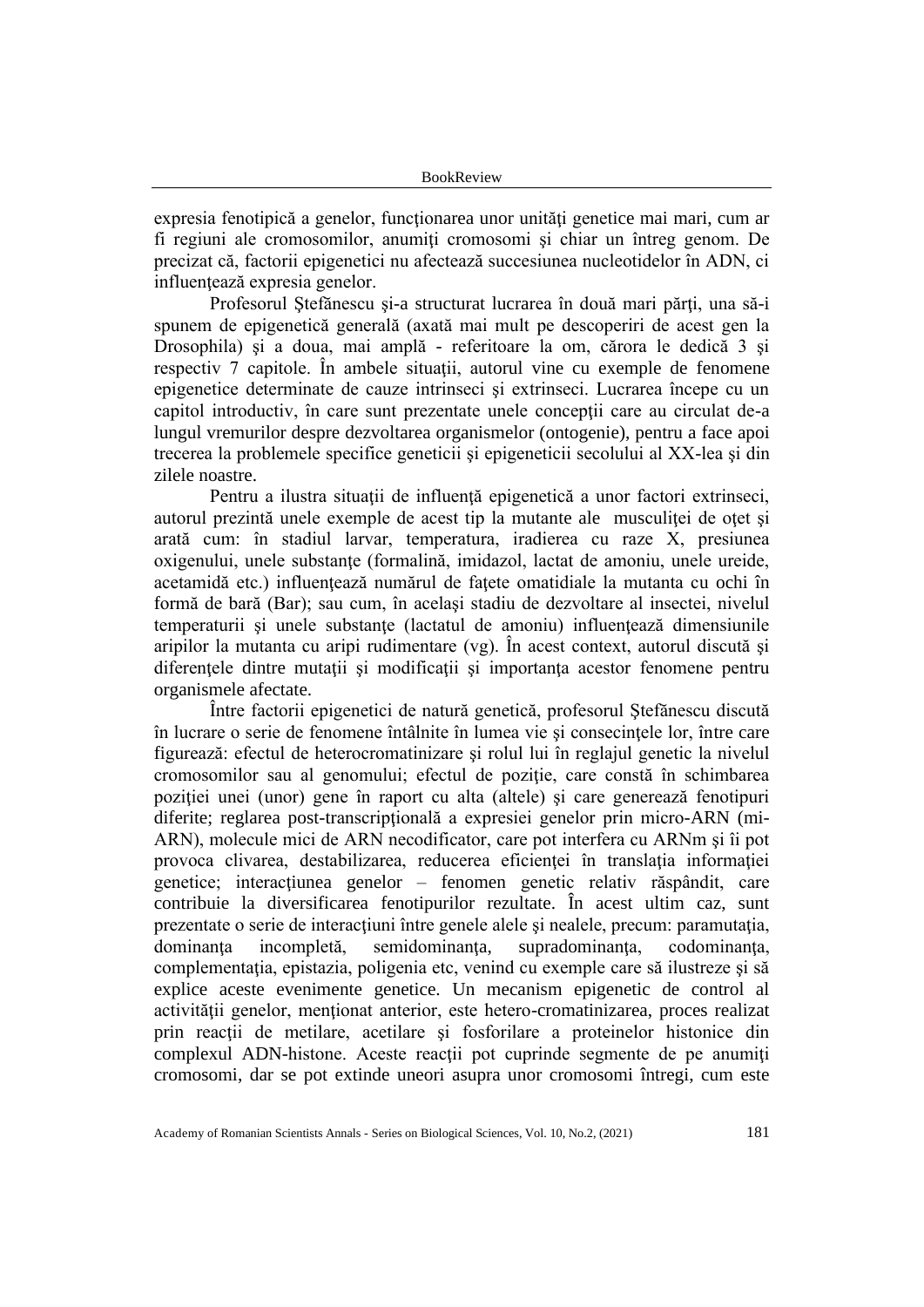#### Book Review

cazul cromsomului sexual Y la unele eucariote. În acelaşi context poate fi amintit şi procesul de lionizare care are loc la mamiferele placentare şi constă în heterocromatinizarea facultativă la femele, la scurt timp după fecundare, a unuia din cei doi cromosomi X, fenomen prin care se realizează un echilibru al genelor X-linkate la cele două sexe. În categoria factorilor epigenetici de influenţare a activităţii genelor pot fi incluşi şi unii hormoni, atât la animale, cât şi la plante.

În partea a doua a lucrării, aşa cum precizam anterior, autorul trece în revistă o serie de factori epigenetici ce acţionează pe parcursul dezvoltării la om, de la formarea şi unirea gameţilor până la naşterea fătului, cu trimiteri şi comparații privind intervenția acestora și în dezvoltarea altor organisme. Edificatoare în privinţa ilustrării rolului unor factori epigenetici în dirijarea unor procese de dezvoltare la plante şi animale sunt experienţele care au demonstrat totipotența celulelor, faptul că nucleul celulelor somatice conține informația genetică necesară obţinerii unor organisme noi prin embriogeneză somatică şi respectiv clonare somatică. Factorii epigenetici care intervin şi reconvertesc celulele somatice în embrioni somatici (asemănători celor zigotici), sunt prezenţi fie în citoplasmă, fie în mediul nutritiv în care sunt cultivate celulele. Evoluția unor explante vegetale spre organogeneză directă sau indirectă (via calus), embriogeneză somatică etc., în culturile *in vitro*, depinde de o serie de astfel de factori epigenetici, interni şi externi, cum ar fi: tipul de eplant, natura şi vârsta acestuia, condiţiile de cultivare (temperatură, lumină/întuneric, prezenţa în mediul nutritiv a unor factori de creştere şi tipul acestora). Prin urmare, procesele de dediferențiere și rediferențiere celulară, de organogeneză, pot fi dirijate prin intermediul acestor factori de natură epigenetică.

Între factorii epigenetici, autorul include şi elementele genetice mobile (EGM) şi impactul acestora asupra unor evenimente genetice ce au loc în genomul eucariotelor. În acest context, se arată că retrotranspozonii sunt responsabili de producerea unor mutaţii în genomul uman, mutaţii generatoare de boli. În lucrare sunt enumerate unele boli genetice umane provocate de mutații inserționale ale acestor elemente: deficienţa colinesterazică, neurofibromatoza, sindromul Alport, β-talasemia ş. a. La rândul lor şi aceste elemente transpozabile pot fi influenţate de alți factori epigenetici și de aici noi efecte fenotipice.

Un capitol amplu este dedicat de autor alimentaţiei ca factor epigenetic important sub aspectul repercusiunilor acesteia asupra sănătăţii omului. Sunt prezentate în preambul observaţiile şi concluziile la care s-a ajuns în cazul unor studii de acest gen, incluse de Campbell şi Campbell (2004) în volumul intitulat "*Studiul China*", din care rezultă că o alimentaţie corectă poate evita unele boli, precum diabetul de tip II, unele maladii ale inimii, cancerul de sân şi de prostată ş. a., că o dietă constând în legume şi fructe bogate în antioxidanţi poate asigura o bună stare de sănătate (inclusiv mentală) la vârste înaintate etc. În cadrul acestui capitol, autorul acordă o atenție specială aflatoxinelor, substanțe specifice unor